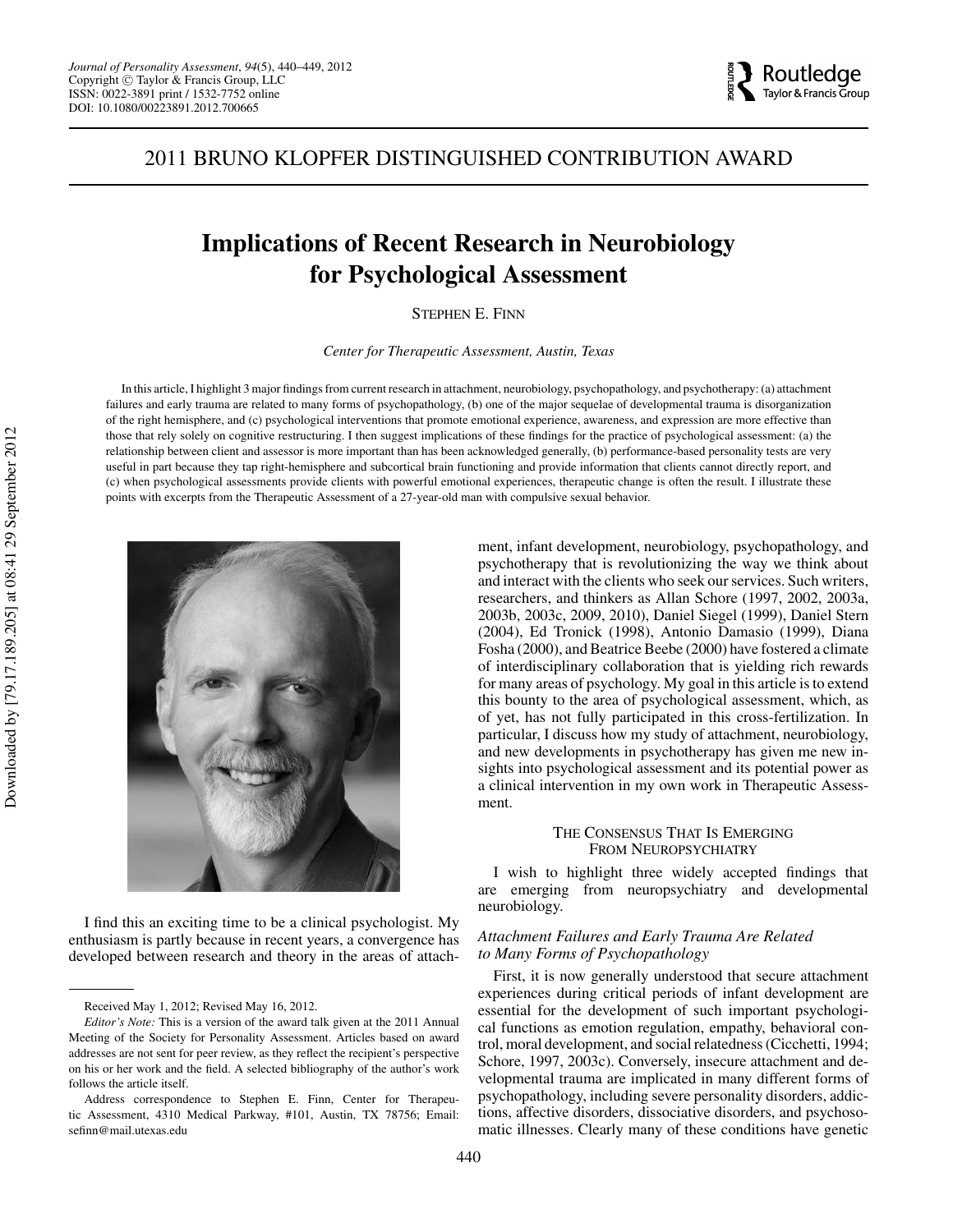or innate biological components to them. But, it is also now evident that a powerful environmental factor is the extent to which individuals experienced early caretaking characterized by empathic attunement, collaborative communication, and repair of disruptions—the hallmarks of secure attachment relationships (Stern, 2004). Schore (2003a, 2003b) and others have done an impressive job of delineating the specific mechanisms through which early attachment experiences influence critical areas of brain development. Let me now summarize one important aspect of Schore's work.

## *The Importance of the Right Hemisphere*

One of Schore's major points, for which he has assembled an impressive array of evidence, is that the right hemisphere of the brain—because of its dense reciprocal connections to limbic regions and subcortical areas—is dominant for the processing of attachment and affective experiences (Schore, 2002,  $2009$ ). In successful mother–infant<sup>1</sup> interactions there is a complex interplay (in sensorily intact mothers and infants) between eye contact, vocalizations, facial expressions, hand gestures, and movements of the arm and head—all coming together to express interpersonal awareness and emotions (Aitken & Trevarthen, 1997). It has been shown that the coordination of such signals occurs primarily outside of the mother's awareness and is governed primarily by the right hemisphere, which excels at interpreting this host of subtle signals. Schore makes the point that such communications occur from "right hemisphere to right hemisphere" (of mother to infant). One implication of this is that insecure attachment experiences and their negative emotional sequelae have their greatest effect on right-hemisphere functioning and therefore are frequently unconscious and not readily accessible through language (Schore, 2009).

Schore (2009), Bromberg (2006), and others have eloquently explained how such negative affect states—and accompanying implicit models of self and other—become dissociated, perhaps to show up in dreams or to be enacted in the transference that develops in a long-term psychotherapy. They and other experts also make a convincing case that successful psychotherapies of individuals with significant developmental trauma rest on the capacity of the clinician to form a secure auxiliary attachment relationship with the client and then, in Schore's terms, to nonverbally relate to the client—"right hemisphere to right hemisphere"—and thereby regulate the client's negative affect states and help the client reorganize his or her right hemisphere (Schore, 2003b).

#### *The Importance of Emotion in Psychological Treatment*

All of this work has led to a paradigm shift in psychological treatment (Schore, 2009), in which there is more focus than ever before on the real, affect-regulating functions of the therapist–client relationship and on the importance of dealing with emotion in psychotherapy. In fact, a recent important meta-analysis by Diener, Hilsenroth, and Weinberger (2007) examined existing studies of psychodynamic psychotherapy and looked at outcome as a relationship of how much the therapies specifically focused on affect. Affect focus was defined as

the therapist making comments like, "I noticed that your voice changed a bit when we were talking about your relationship, and I wonder what you are feeling right now," and "To make these feelings more clear, it might help to try and focus in on exactly what you're experiencing right now, at this moment." The overall correlation of affect focus and outcome across treatments was  $r = .30$ , and therapist facilitation of affective experience or expression increased the patient success rate from 35% to 65%. This effect was greater than the well-known association between therapist–patient alliance and therapy outcome, which has been estimated at *r* = .22 (Martin, Garske, & Davis, 2000). In short, the results of this meta-analysis suggest that the more therapists facilitate emotional/experience and expression in psychodynamic psychotherapy, the more clients change in positive ways, and that a powerful predictor of therapeutic success is the extent to which therapists facilitate affect (Diener et al., 2007). In my opinion, this finding suggests that purely cognitive approaches that rely heavily on the processing of verbal communication are not enough for many clients, and that successful therapists help their clients access emotions and then use empathic attunement and a host of nonverbal processes to help the clients regulate those negative affect states. A number of newer, relational psychotherapies rely heavily on these principles in working with clients with severe personality disorders and trauma. Among my favorites are those therapeutic approaches developed by Fosha (2000) and McCullough (1997).

## APPLICATIONS TO PSYCHOLOGICAL ASSESSMENT

There are numerous implications of these new understandings for the practice of psychological assessment. Let me highlight three.

#### *The Importance of the Assessor–Client Relationship*

First, I believe that in traditional psychological assessment we have grossly underestimated the importance of the assessor–client relationship, as if participating in psychological testing was no more complex for a client than taking a blood test. In my own training, my assessment professor talked to us graduate students about the importance of "establishing rapport" with our "examinees," but there was little in-depth conceptualization of what this meant or how it was to be achieved. I believe this practice is still more the norm than the exception in most graduate training programs. As many of you know, in my own model of Therapeutic Assessment, we begin every assessment with in-depth discussions with clients about the personal questions they wish to explore through the assessment, and very early on we discovered that this technique led to active client participation in our assessments and less guarded test protocols (Finn, 2007). However, it took me some years to realize that my success in framing questions with clients was largely due to my ability to make them feel safe, attended to, and respected in a relatively short period of time. I then came to understand that in some cases, I had to explicitly teach empathic listening, mirroring, and other relational skills to individuals wanting to practice Therapeutic Assessment.

Currently I would say that my main goal in the initial session with a client is to demonstrate those relational qualities that will promote the client's seeing me as a potential secure auxiliary attachment figure: emotional attunement, collaborative communication, and repair of disruptions. In keeping with Schore's

<sup>&</sup>lt;sup>1</sup>I refer to "mother's" interactions throughout the article while recognizing that the primary caregiver for some infants might be a father, grandparent, aunt, or uncle.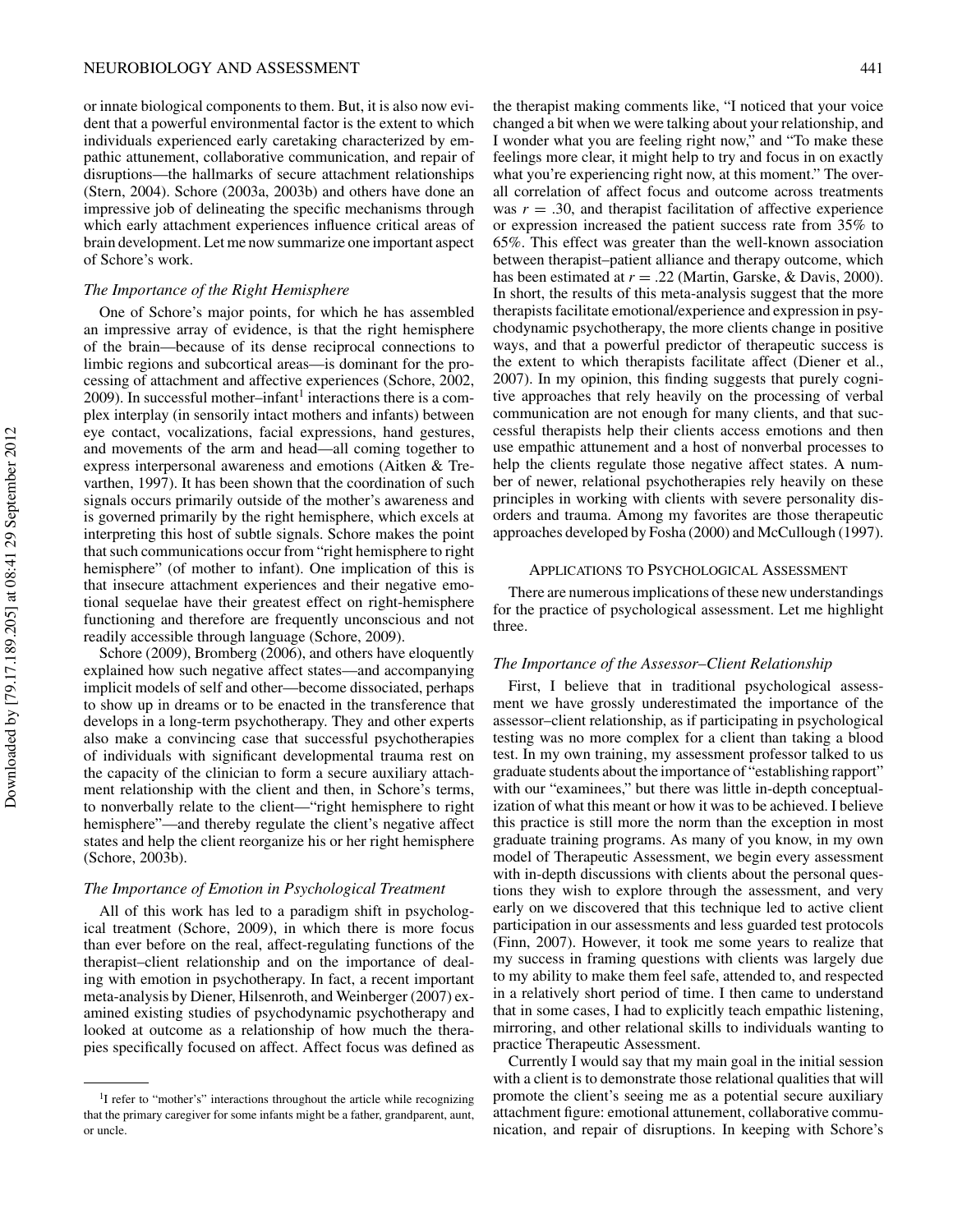model, I believe much of this interaction occurs on a nonverbal level. As the client talks about problems and difficulties she most likely is ashamed of, she sees me listening intently with a nonjudgmental, open, curious attitude. I share a sense of what I am hearing and invite the client to confirm or modify what I say. My questions reflect my goal of understanding her particular experience and of finding the right words to describe it. If I misstep and one of my questions provokes shame or intense anxiety in the client, I take note of her reaction and either apologize or simply correct my stance, noting a place of sensitivity that will guide my subsequent comments and questions. My experience is that assessment sessions approached in this way leave clients feeling calmer, accepted, less ashamed, curious about themselves, and more hopeful, and that they set the stage for powerful therapeutic changes to occur in the assessment.

## *The Importance of Performance-Based Personality Tests*

A second major topic in assessment that is illuminated by recent research in neuropsychiatry is that of projective, or as they are now increasingly called, performance-based personality tests. An area of intense debate in recent years has been the relatively frequent lack of concordance between measurements of certain constructs via self-report tests, interviews, or observer ratings and estimations of those same constructs via performance-based personality tests like the Rorschach. The fact is that many seemingly well-functioning individuals have Rorschach results that suggest a great deal of psychopathology (Finn, 1996, 2011a). This lack of concordance has led some critics to assert that performance-based personality tests are invalid, overpathologize, and are little better than reading tea leaves (Wood, Nezworski, & Lillienfeld, 2003). I (Finn, 1996, 2011a) and others (Bornstein, 2004; Meyer, 1997) have attempted to explain such discrepancies and discuss how they are useful clinically, and there is an array of research that supports the validity of performance-based personality tests. But the work of Schore (2009) and others now sets the stage for even more useful discussions.

Basically, I propose that tests like the Rorschach (Exner, 2003), Thematic Apperception Test (TAT; Murray, 1943), Adult Attachment Projective Picture System (AAP; George & West, 2012), and others—because of their visual, emotionally arousing stimulus properties and the emotionally arousing aspects of their administration procedures—tap into material that is more reflective of right-hemisphere and subcortical functioning. Other tests like the Minnesota Multiphasic Personality Inventory (MMPI–2; Butcher et al., 2001), Beck Depression Inventory (BDI; Beck, Ward, Mendelson, Mock, & Erbaugh, 1961), and Symptom Checklist–90–R (SCL–90–R; Derogatis & Savitz, 2000) utilize more left-hemisphere cortical functions because of their verbal format and nonemotionally arousing adminstration. (I don't want to overly simplify—obviously, both types of tests utilize both hemispheres to some degree.) What this means is that the Rorschach and similar tests tap into more implicit (to use Schore's word) schemas about self and other, which in some individuals (e.g., those with dismissing attachment status) are quite discrepant from their explicit, conscious conceptions. Also, because these procedures tap into right-hemisphere functioning more directly, they also allow us to see how people behave when presented with stimuli that can be quite emotionally arousing. Because many of our clients struggle with emotional regulation, performance-based tests give an idea of how they function when they are emotionally aroused. With those clients

whose problems in living are due to insecure attachment or developmental trauma, these tests often provide a window—that is not readily available otherwise—into their right-hemisphere disorganization and subcortical dysregulation.

Research in this area is just beginning, but now there are multiple studies examining how performance-based personality tests are processed in the brain, and their results seem to support my theory. Several studies concerned a relatively new performance-based personality test, the AAP (George & West, 2012). The AAP is a validated measure of adult attachment representation (status) and shows a high degree of concordance with the Adult Attachment Interview (George, Kaplan, & Main, 1984/1985/1996). It consists of seven cards with line drawings, each of which were chosen to arouse the attachment system. As one goes through the set, the cards are generally progressively emotionally arousing, and as I have written about before (Finn, 2011b), many clients have intense emotional reactions when taking the test. Some of the cards show figures that are alone; others show dyads. The stories are rigorously coded, and the codes are used to assign clients to one of the four major attachment status classifications: secure, dismissing, preoccupied, and unresolved.

In a pioneering study, George and her colleagues in Germany administered the AAP to a group of 16 nonpatient women while they were scanned in an fMRI machine (Bucheim et al., 2005). Five of the women had excessive head movement, so that left 11 women's scans to be analyzed. Afterward, the women's stories were coded and the women were classified into two groups: those with organized attachment status (secure, dismissing, or preoccupied;  $n = 6$ ) and another with unresolved or disorganized attachment status;  $(n = 5)$ . You will remember that unresolved attachment is particularly associated in research with past trauma and with various forms of psychopathology.

Women with unresolved attachment showed significantly more activation in their limbic areas than did women with resolved or organized attachment. This activation was centered mainly in the right amygdala and the hippocampus, which are associated with perception of fear and autobiographical memory, respectively. From the fMRI results, it appeared that the AAP might have reactivated "unresolved" traumatic or negative autobiographical memories among the women with unresolved attachment, especially the last cards of the AAP, which often elicit stories about traumatic situations. In short, the different AAP results reflected significant differences in how these pictures were processed in the brains of the two groups of women.

A second study examined the AAP performance and brain activation of 11 women diagnosed with Borderline Personality Disorder (BPD) compared to 17 mentally healthy female volunteers (Bucheim et al., 2008). Because of their well-known sensitivity to abandonment, it was predicted that the women with BPD would show a greater number of traumatic marker codes in their stories to the alone cards of the AAP, and that those same women would show increased activation of brain regions associated with fear and pain during such times. Both hypotheses were confirmed. The fMRI results indicated that when viewing the alone pictures, women with BPD showed more activation of limbic regions associated with pain and fear, namely the dorsal anterior cingulate cortex, than did the healthy volunteers.

Other fMRI studies have centered on the Rorschach. For example, in one study, individuals with lower form-quality scores on the Rorschach had larger amygdalas—known to be a sign of their amygdalas being activated more often (Asari et al., 2008).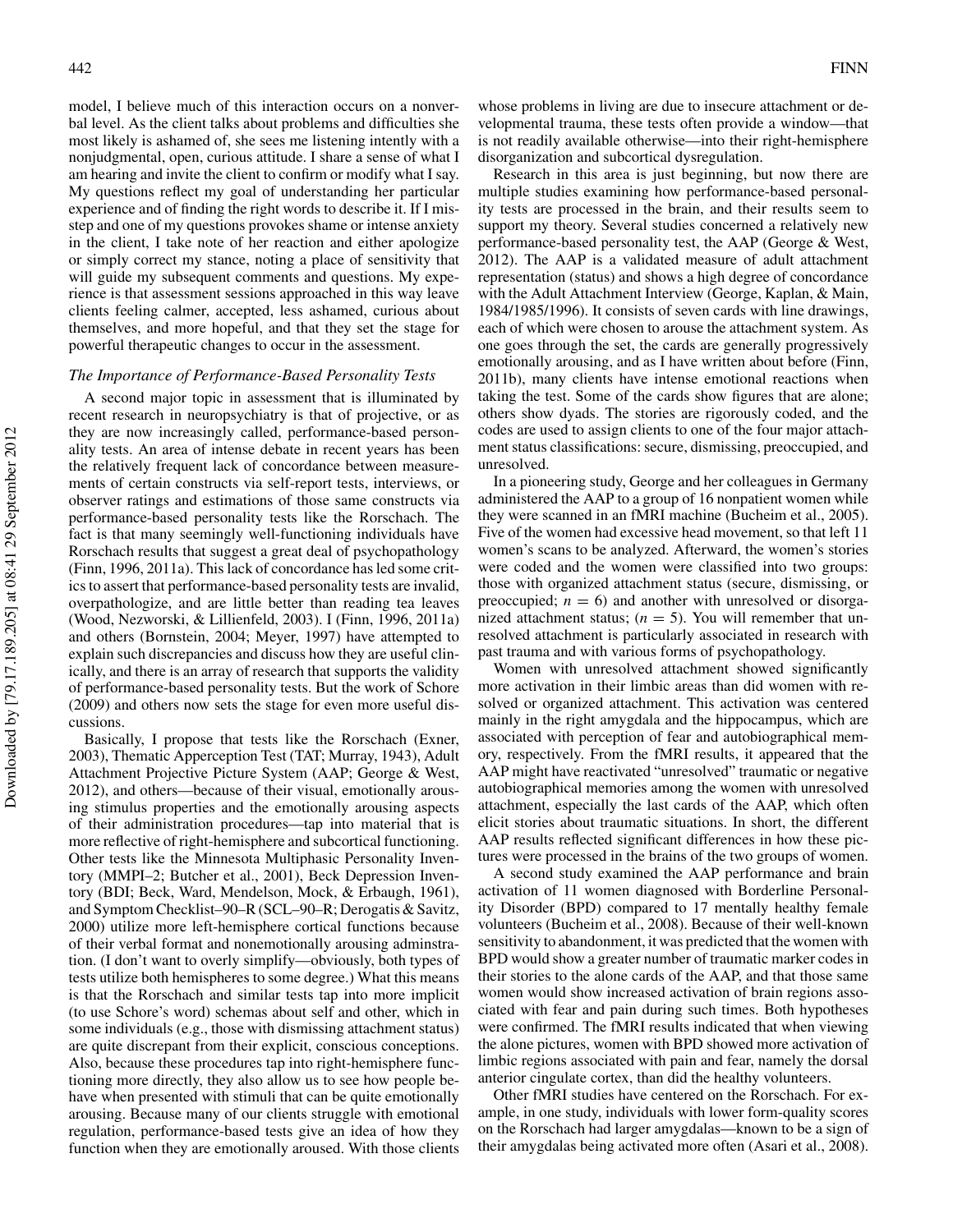#### NEUROBIOLOGY AND ASSESSMENT 443

This suggests that emotional activation greatly influences the extent to which one distorts reality. One study looked at Rorschach scores of individuals receiving positive and negative feedback about their performance on a frustrating simple motor prediction test. When listening to negative feedback, those individuals with more achromatic color (C') scores showed more activation of the posterior medial prefrontal cortex  $(r = .34)$ , an area of the brain known to be implicated in the processing of negative emotions (Jimura, Konishi, Asari, & Miyashita, 2009). It seems that individuals with higher C' scores reacted more strongly to the negative feedback than those without much C.' This finding has implications, I believe, for giving feedback to clients with high C' scores about their psychological assessment results.

In summary, I believe that evidence will continue to accrue that performance-based personality tests have a very important place in our psychological assessment batteries, because these tests allow us to access parts of the brain that are difficult to reach with other methods, and because they are extremely useful in measuring different aspects of emotional and interpersonal functioning that are not well captured by other assessment procedures. More than 70 years after Bruno Klopfer began publishing his influential work on the Rorschach (Klopfer & Kelley, 1942), we are closer than ever to being able to explain why the Rorschach and similar tests work and how to interpret their results and use them to inform subsequent treatment.

## *Therapeutic Benefits of Providing Emotional Experiences to Clients During Psychological Assessment*

Last, I would like to propose that just as successful psychotherapies arouse and help clients deal with an array of affect states, the same is true of psychological assessment. That is, if we want to use our psychological assessments to help clients heal and change (as we aspire to in Therapeutic Assessment)—and not just as sources of information about clients' personalities and psychopathology—we need to learn to maximize the emotional impact of our assessments. This means changing our view of the feedback process in psychological assessment from that of a cognitive transmission of information to that of a highly emotional event that has the possibility of profoundly changing clients' views of themselves. We must also expand our view of the psychological assessor from that of an "objective" technician who is good with tests and numbers to that of a highly interpersonally skilled clinician, who takes responsibility for helping clients deal with the potentially emotionally overwhelming information that can come out of an assessment. Last, if we want to maximize the therapeutic impact of our work, I believe we must learn to use emotionally arousing test materials for maximum benefit. To illustrate, let me now discuss a therapeutic assessment I did several years ago that demonstrates well how performance-based personality tests can be used to make potent therapeutic interventions.

#### CASE EXAMPLE

## *Referral*

Ben2 was a 27-year-old gay man referred to me by John—a psychologist—who told me that he had been treating Ben for

"sexual addiction" for over a year. I had not worked with John previously, but knew that he had a specialty in treating sexual addiction. When he called, John shared that he was concerned and somewhat frustrated with Ben, because Ben continued to "act out" sexually in risky ways, in spite of regular individual and group therapy and participation in a 12-step program for sexual addiction. John said that Ben had a difficult time identifying specific emotional triggers for his sexual acting out, and that he wondered if Ben might need to go to a residential treatment program for sex addicts. This option was a possibility in that Ben worked as a janitor in a national chain "big box" store and had excellent health insurance that would pay for such a treatment.

#### *Initial Sessions*

A few days later, Ben called and scheduled an initial session. When I greeted him in the waiting room, I found a slight, darkhaired young man, with a hang-dog look. He spoke softly and rapidly without making much eye contact, and ripped apart a facial tissue as we talked. Ben said his main questions for the assessment were as follows: "Why do I keep on acting out sexually in dangerous ways, even though I know that it's really stupid?," "What am I going to have to do to stop acting out?," and "Why do I hate myself?" His shame as he gave these questions was palpable, and it took all my skill as a psychologist to create some moments of contact with Ben, in which he could see that I was not judging him. For example, I asked Ben what he liked or found positive about his sexual encounters, which seemed to startle him. I commented on his apparent surprise and Ben said no one had ever asked him that question before. He then made direct eye contact for the first time and said, "When I have sex with a good-looking man, I feel good and attractive myself. And I don't usually feel that way at all." Ben then went on to say that he saw himself as a "120- pound weakling" and that he had never been good at sports. I asked more about his early years and found that Ben's mother was hospitalized for depression several times in his childhood and that Ben's father worked a great deal and was rarely home. However, Ben was very protective of his parents when relating this information, and assured me that his parents loved him a great deal.

#### *Test Results*

The first test I gave Ben was the MMPI–2 and his profile was a clearly defined 4-7 code type (see Figure 1). This code type is associated with an alternating cycle of acting out followed by severe shame and self-recrimination. This pattern is generally very difficult to interrupt, and most experts agree that the major underlying dynamic with these individuals is severe shame, and that the acting out behavior gives temporary relief from this (e.g., Graham, 2011). As the reader can see, there were no indications of serious depression on Ben's MMPI–2.

In hopes of exploring Ben's question of why he hated himself, I asked him to fill out the first part of the Early Memory Procedure (Bruhn, 1990), in which clients journal about their earliest memories and then rate them for how positive versus negative, and how clear versus fuzzy they are. In Bruhn's interpretive framework, a person's clearest, most negatively rated memory is believed to be a metaphor for his or her core unresolved issue. In Ben's case, his earliest memory—from age 4—was this:

Mom is in bed, where she has been all day, probably for weeks, and my brother and I are trying to get her up so she will eat something. My father

<sup>2</sup>The client's name and identifying information have been changed to protect his identity.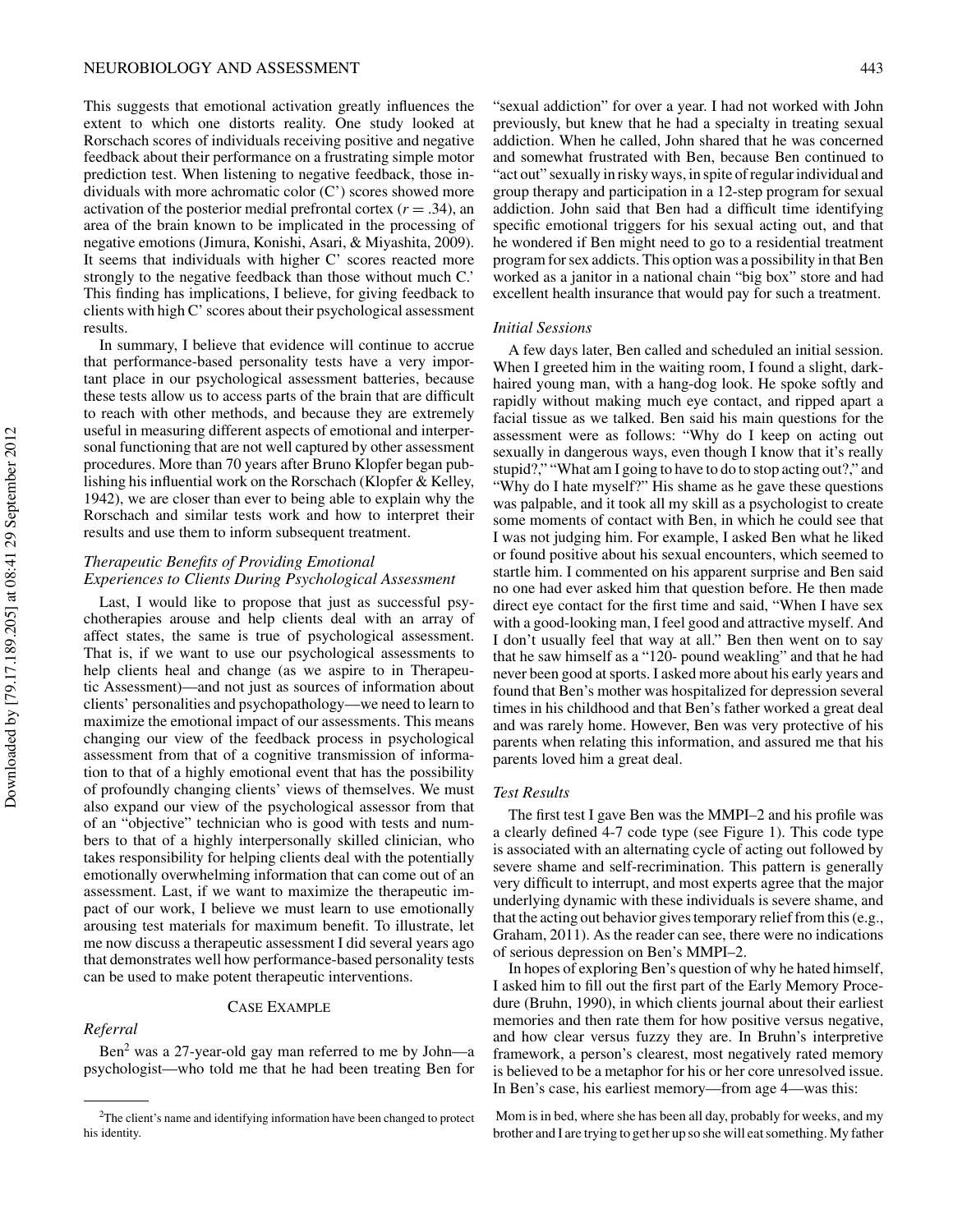

**MMPI-2 Basic Scales (K-Corrected)** 

FIGURE 1.—Ben's MMPI–2 profile. *Note*. VRIN = Variable Response Inconsistency scale;  $TRIN = True$ -Response Inconsistency scale;  $F = Infrequency$ ;  $Fb = Back F; Fp = Infrequency Psychology; L = Lie; K = Defensiveness;$  $S =$  Superlative Self-Presentation; Hs = Scale 1, Hypochondriasis; D = Scale 2, Depression;  $Hy = Scale 3$ , Hysteria;  $Pd = Scale 4$ , Psychopathic Deviate;  $Mf = Scale 5$ , Masculinity-Femininity; Pa = Scale 6, Paranoia; Pt = Scale 7, Psychasthenia; Sc = Scale 8, Schizophrenia; Ma = Scale 9, Hypomania; Si = Scale 0, Social Introversion. Excerpted from the *MMPI*<sup>®</sup>-2 (*Minnesota Multiphasic Personality Inventory*<sup>®</sup>-2) *Manual for Administration, Scoring, and Interpretation, Revised Edition.* Copyright © 2001 by the Regents of the University of Minnesota. All rights reserved. Used by permission of the University of Minnesota Press. "MMPI" and "Minnesota Multiphasic Personality Inventory" are trademarks owned by the Regents of the University of Minnesota (color figure available online).

told us when he left that morning to make sure she got up. We keep trying and trying but she won't get up. I start crying because I'm afraid my father will be mad at us. I think it was the very next day that the ambulance came and took her to the hospital, where she had shock treatments.

Ben wrote that the strongest feeling in the memory was "feeling like a failure" because he and his brother hadn't been able to rouse his mother. When we talked about the memory, I asked if he thought there was any connection to his "hating himself" and he said "No." He said that his mother had apologized a number of times for her depression and that he knew that she loved him.

In contrast to the MMPI–2, on the Rorschach (Exner, 2003), Ben's Depression Index was 6, suggesting a great deal of underlying painful affect (Table 1). Ben had four Vista responses—suggesting severe shame, a very low Egocentricity index (.12)—confirming how poorly he thought about himself, and his Suicide Constellation score was 9—above the usual cutoff for significant suicidal impulses. Ben also had a large number of White Space  $(S = 8)$  and Aggressive Content  $(AgC = 7)$  responses, which made me think that he was also dealing with a great deal of underlying anger. His large number of sex responses  $(Sx = 7)$  seemed to fit with his sexual acting out and preoccupation.

What I found most interesting, however, was the sequence of scores on Ben's Rorschach. He had five Morbid responses, spaced throughout the protocol, and I noticed that Ben reported overt sexual percepts immediately after many of the morbid contents or other markers of painful emotion. For example on Card VI, Ben's responses were "A folded decaying leaf" (to the whole, earning both a Morbid and a Vista score) and then "An erect penis" (a Sex response) to D6. On Card IX, he saw "rotten food," again to the whole (earning both a MOR and a Food response), followed by "the muscular chest of a man, with erect nipples. He is aroused" (to the D6 area, scored Hd and Sx).

This sequence of scores gave further weight to a hypothesis I had started to develop when I saw the discrepancy between Ben's MMPI–2 and Rorschach. As I have previously discussed (Finn, 1996, 2011a), this pattern—where the MMPI shows much less distress or disturbance than the Rorschach—is common among individuals who use character defenses to protect themselves from painful split-off affect states. Ben's Rorschach, as I previously explained, gave a window into Ben's right-hemisphere disorganization and to the considerable grief, anger, and shame he was keeping at bay. The MMPI–2 gave a picture of the coping mechanisms Ben was using to avoid these painful affect states. The sequence of his Rorschach responses strongly suggested that Ben's sexual preoccupations intensified whenever he began to get close to his underlying overwhelming negative emotions. No wonder he couldn't stop his sexual acting out! Finally the Rorschach interpersonal and relational scores helped explain why Ben was unlikely to turn to other people as an alternative way of not being traumatized by his underlying depression.

| RATIOS, PERCENTAGES, AND DERIVATIONS       |                                    |                                                 |                                         |                                                           |                                                                          |                                                                             |                                                                      |                                                                                    |                                                               |
|--------------------------------------------|------------------------------------|-------------------------------------------------|-----------------------------------------|-----------------------------------------------------------|--------------------------------------------------------------------------|-----------------------------------------------------------------------------|----------------------------------------------------------------------|------------------------------------------------------------------------------------|---------------------------------------------------------------|
| $\mathbb{R}$                               | $=26$                              | $\mathbf{L}$                                    | $= 0.13$                                |                                                           |                                                                          | $FC:CF + C$<br>Pure C                                                       | $= 3/2$<br>$= 0$                                                     | $COP = 2$<br><b>GHR:PHR</b>                                                        | $AG = 0$<br>$= 1:5$                                           |
| EB<br>eb                                   | $= 6:3.5$<br>$= 5:9$               | EA<br>es<br>Adj es                              | $= 9.5$<br>$=14$<br>$=11$               | <b>EBPer</b><br>D<br>Adj D                                | $=1.7$<br>$=-1$<br>$=-1$                                                 | SumC':WSumC<br>Afr<br>S<br>Blends:R<br>CP                                   | $= 2:3.5$<br>$= 0.30$<br>$= 8$<br>$= 5:26$<br>$= 0$                  | a:p<br>Food<br>SumT<br>Human Cont<br>PureH<br><b>PER</b><br>Isol Indx              | $= 6:5$<br>$=1$<br>$= 0$<br>$= 5$                             |
| <b>FM</b><br>m                             | $=$ 3<br>$=2$                      | SumC'<br>SumV                                   | $= 2$<br>$=4$                           | SumT<br>SumY                                              | $= 0$<br>$=$ 3                                                           |                                                                             |                                                                      |                                                                                    | $=1$<br>$= 0$<br>$= 0.23$                                     |
| a:p<br>Ma:Mp<br>$2AB+Art+Ay$<br><b>MOR</b> | $= 6:5$<br>$=4:2$<br>$=2$<br>$= 5$ | Sum <sub>6</sub><br>Lv2<br>WSum6<br>M-<br>Mnone | $=4$<br>$= 0$<br>$= 8$<br>$=1$<br>$= 0$ | XA%<br>$WDA\%$<br>$X -\%$<br>$S-$<br>P<br>$X + \%$<br>Xu% | $= 0.77$<br>$= 0.78$<br>$= 0.23$<br>$=$ 3<br>$= 6$<br>$= 0.50$<br>$=.27$ | 7f<br>W:D:D <sub>d</sub><br>W: M<br>Zd<br><b>PSV</b><br>$DO+$<br><b>DQv</b> | $=16$<br>$= 13:5:8$<br>$= 13:6$<br>$=+4.0$<br>$= 0$<br>$= 6$<br>$=2$ | $3r+(2)/R$<br>$Fr + rF$<br>SumV<br>FD.<br>$An+Xy$<br><b>MOR</b><br>$H:(H)+Hd+(Hd)$ | $= 0.12$<br>$= 0$<br>$=4$<br>$=1$<br>$=1$<br>$= 5$<br>$= 1:4$ |
| $PTI = 0$                                  |                                    | $DEPI = 6$                                      | $CDI = 4$                               |                                                           | $S-CON = 9$                                                              |                                                                             | $HVI = No$                                                           |                                                                                    | $OBS = No$                                                    |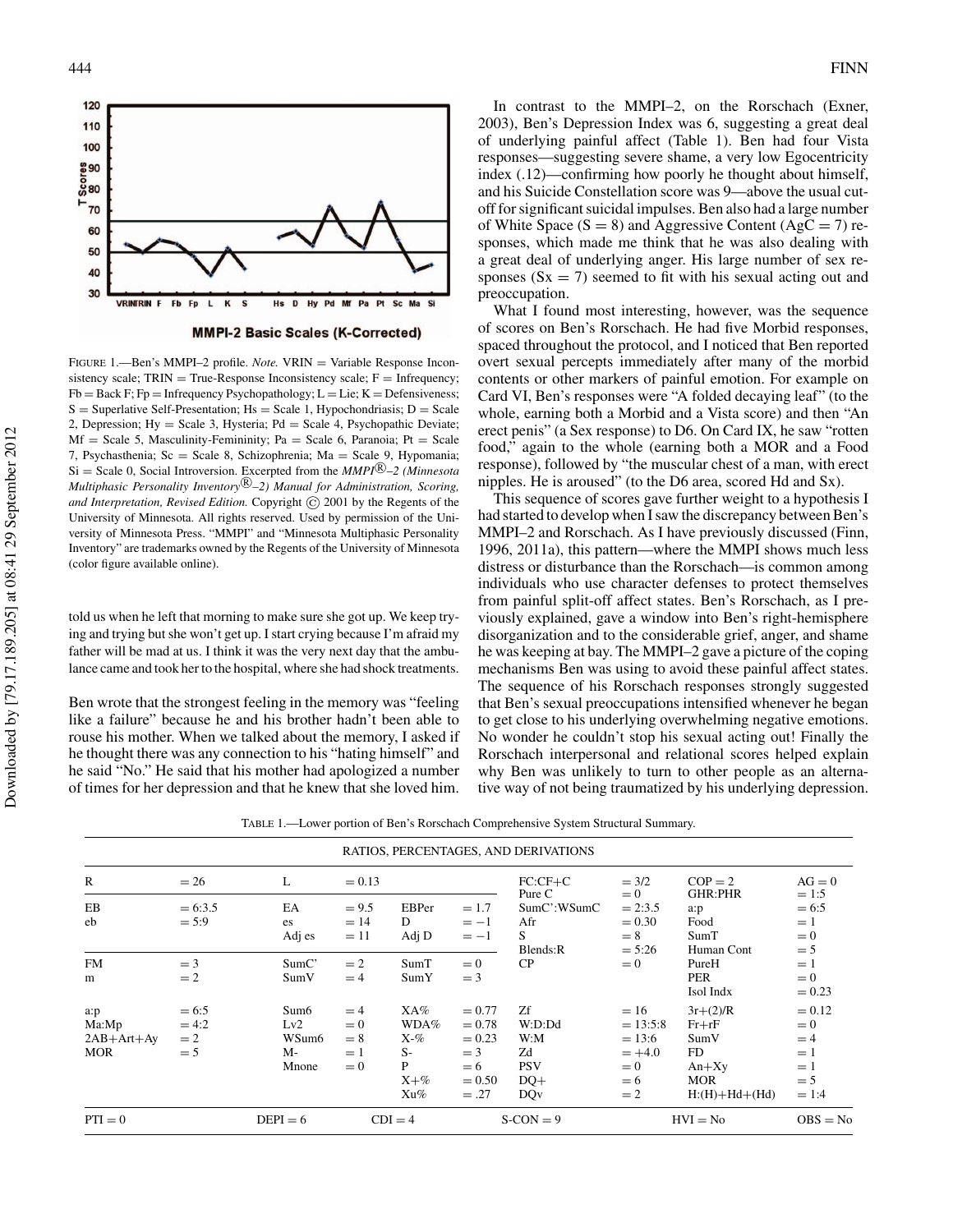Although he had several Cooperative Movements ( $COP = 2$ ), other scores suggested Ben did not view other people as helpful emotional supports (Pure  $H = 1$ , Isolation Index = .23,  $GHR:PHR = 1:5$ . This made sense, given that Ben's parents were probably not able to be steady and attuned emotional supports when he was growing up.

#### *Assessment Intervention Session*

Given this tentative understanding of Ben's situation, I then pondered how I could help Ben understand the important role his sexual thoughts and behavior were playing for him, so that he would have less shame and more compassion for himself. I also wanted to help John understand why it was not so easy for Ben to just stop his sexual behavior. I had tried to talk with Ben after the standard administration of the Rorschach about the pattern I noticed in his responses, but he seemed agitated and uncomfortable and said that he needed to leave. (I found out much later that he left the session and immediately went to a place where he met men for anonymous sex.) So I decided to conduct what we in Therapeutic Assessment call an assessment intervention session (Finn, 2007). The purpose of such sessions is to elicit an in vivo analog of the client's main problem in living—as reflected in his or her assessment questions—and to engage the client in observing, analyzing, and reaching new understandings. Sometimes, the client and assessor also experiment with interventions that might ameliorate the problem behavior, with hopes that these might be generalized to life outside the assessment sessions.

At our next meeting, I began by telling Ben that we would be exploring his first question, of what led him to act out sexually. He said he was glad. I then asked Ben to rate—on a scale from 0 to 10—how sexually compulsive he felt at that moment in time. He said he was having a good day and was at about a 1 on the scale. I told him I would be checking in with him at various points during the session to see if that rating changed. I then showed Ben a series of cards from the TAT and gave him the standard instructions. I chose my first three cards because I thought they would be emotionally "neutral" for Ben, and it appeared I was right. For example, to a picture of a boat resting on a river bank (Card 12BG) Ben told a story about two brothers who went fishing on a hot summer's day. To a picture of a woman climbing a winding set of stairs (Card 13G), Ben told a story of a person riding an escalator while shopping in a department store. After these neutral cards, I asked Ben for another rating, and he said that he was still feeling at a 1 on the scale of sexual compulsivity. I then gave Ben three cards—3BM (a despondent figure kneeling on the ground), 3GF (a distressed woman standing in a doorway with her hand over her face), and 13B (a boy sitting in a doorway looking dejected) that I believed would elicit his underlying painful affect. His three stories were very dysphoric. The first two stories concerned depressed women, and I suspected they depicted actual incidents involving his mother. This is the story he told to Card 13B:

He's left alone again. There's no one there for the boy. His parents are gone, his brothers and sisters are off somewhere, and he has no friends. He's tired of all this and is sitting there waiting for his *...* someone to come home. [SF: What is he thinking and feeling?] Awful. Alone. I mean I guess it's better off to be dead *...* (Ben started to cry) since nobody cares and notices.

I sat quietly with Ben a few moments as he regained his composure. I said, "That one is pretty painful." He started crying again, averted his eyes, and said, "I guess that was me *...* that was me when I grew up. But I don't like to admit that." I asked Ben why he didn't like to admit that, and he explained, "Because *...* I mean *...* I had good parents *...* but they weren't good with kids. But I loved them anyway. I loved them." I said, "It's painful to think about how bleak it was back then, because then it's hard to think of them as good parents." Ben reiterated, "They were my parents and I loved them. They did their best. The boy did his best" (pointing to the TAT card).

I sympathized, and then asked Ben to rate how sexually compulsive he was feeling at the moment. He paused and stopped crying, did a quick scan, looked surprised, and said, "A lot! Yeah, a 10! I guess I didn't realize how my feelings *...* I mean as I was telling the story I was thinking of all the ways of acting out and where I was going to go after this session!" He looked agitated, puzzled, and a bit ashamed. I jumped in, "So Ben, it looks to me that the sexual acting out is way to try to cope with these awful feelings." Ben said, "I guess you're right. I didn't realize how my childhood pushed me to do all these bad things." I elaborated, "I think there were a lot of feelings of emptiness and loneliness when you were growing up, and it's been hard for you to let yourself know that." Ben cautiously agreed, but then defended his parents again, "I mean I had a good childhood. My parents did their best. I guess I felt alone, but *...* ." I tried to side-step Ben's ambivalence by returning to the less personal TAT card, "Ben, go with me here. When you would think about this little boy, what would he have done with these awful feelings?" Ben laughed nervously and looked away, "I didn't want to tell you this, but *...* the boy would go off to his room to masturbate *...* I didn't know what you were going to think about me *...* of him." I said I would tell him what I really thought and then waited until Ben made eye contact again. I said, "I think it was a pretty creative way to cope with his terrible feelings." Ben quickly asked, "It was?" I continued, "I think so. Because it's not like there was somebody else around to talk to, right?" Ben agreed, and from this point in the session he seemed to get lighter and his mood brightened considerably to the point that he started to smile. As I watched him relax and smile, I remember thinking, "He is really beautiful when he looks like this." We continued to talk about the self-soothing aspects of his sexual behavior, with Ben making more and more connections. Several times I emphasized, "Ben, I think these feelings are too big for you to feel alone. That's why you've had to use other ways to help yourself." Before Ben left, I expressed concern and asked him what else he could do after the session besides go hunting for sex. He said that he was going to a 12-step meeting and would be seeing John the next day. He also said that he felt less compulsive just from our talking together, and gave himself a rating of 3. I felt very satisfied by something he said toward the end of the session: "I never realized how talking to someone about this could help. I feel so much better."

Space limitations prevent me from describing the end of Ben's therapeutic assessment in detail. $3$  I can report that the assessment intervention session and the subsequent feedback session represented a major turning point for Ben (and for John), and 1 year after the assessment Ben was no longer engaging in risky sexual behavior.

<sup>&</sup>lt;sup>3</sup>An account of the entire assessment is published in a chapter by Finn and Chudzik (2010).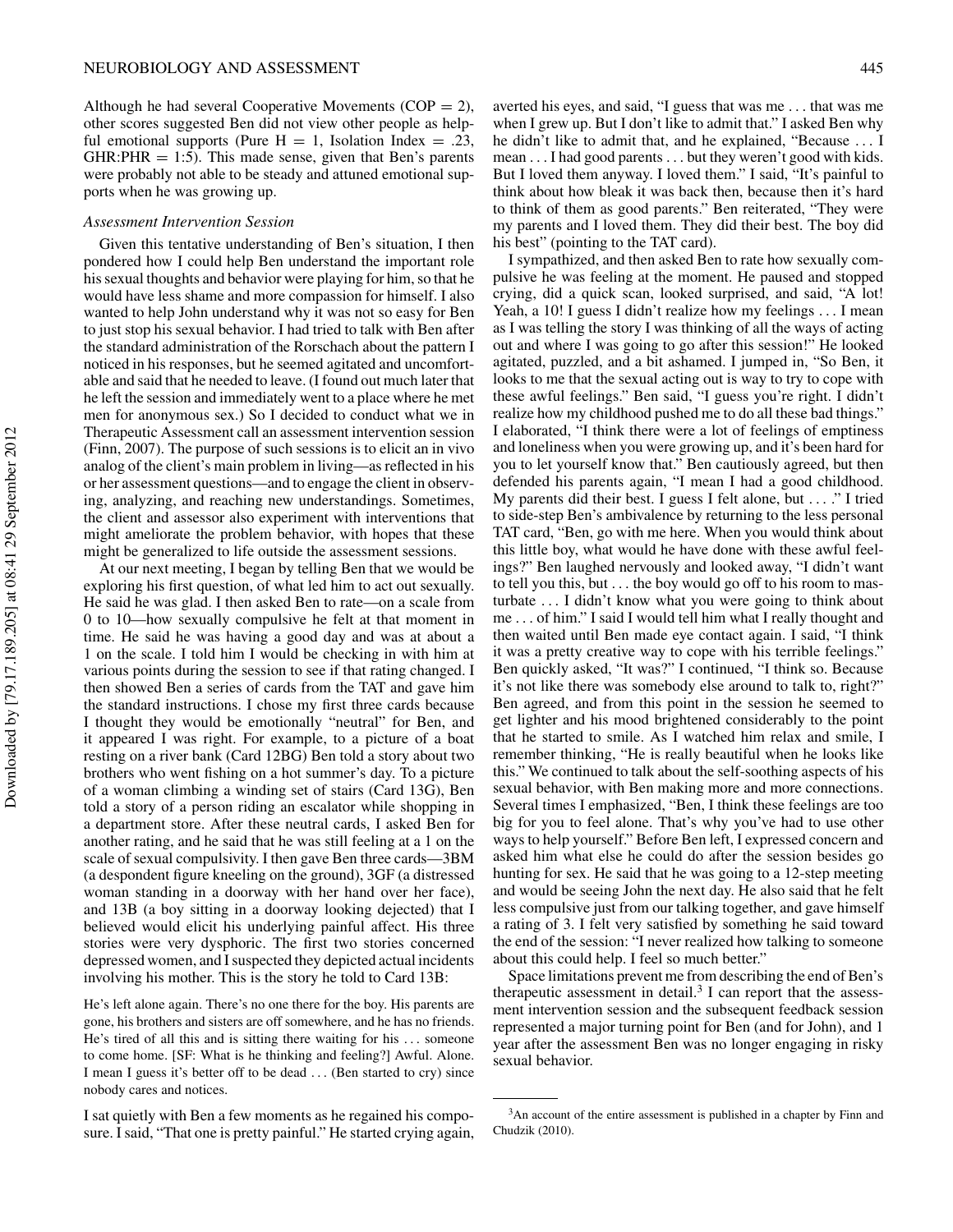In our current work in Therapeutic Assessment, we are using recent understandings from Schore (2010), Siegel (1999), Stern (2004), Fosha (2000), and others to become even more adept at arranging and making use of these types of emotionally arousing assessment events. This is leading to even more powerful healing experiences for many different types of clients, and I think we will continue learning more about how to conduct assessment-based interventions. Evidence continues to accrue that psychological assessment can be a powerful, brief intervention and that the methods of Therapeutic Assessment maximize such effects (e.g., Poston & Hanson, 2010). I reiterate how excited and privileged I feel to be a clinical psychologist, and particularly, an assessment psychologist, at this juncture in our history. And I wish to express my profound gratitude to my colleagues in the Society of Personality Assessment for their support and encouragement.

## ACKNOWLEDGMENT

I am grateful to Mona Cardell for her comments on an earlier draft.

#### **REFERENCES**

- Aitken, K. J., & Trevarthen, C. (1997). Self–other organization in human psychological development. *Development and Psychopathology*, *9*, 651–675.
- Asari, T., Konishi, S., Jimura, K., Chkazoe, J., Nakamura, N., & Miyashita, Y. (2008). Amygdalar enlargement associated with unique perception. *Cortex*, *30*, 1–6.
- Beebe, B. (2000). Coconstructing mother–infant distress: The microsychrony of maternal impingement and infant avoidance in the face-to-face encounter. *Psychoanalytic Inquiry*, *20*, 412–440.
- Beck, A. T., Ward, C. H., Mendelson, M., Mock, J., & Erbaugh, J. (1961). An inventory for measuring depression. *Archives of General Psychiatry*, *4*, 561–571.
- Bornstein, R. F. (2004). A process dissociation approach to objective-projective test score interrelationships. *Journal of Personality Assessment*, *78*, 47–68.
- Bromberg, P. M. (2006). *Awakening the dreamer: Clinical journeys.* New York, NY: Analytic.
- Bruhn, A. R. (1990). *Earliest childhood memories: Vol. 1. Theory and application to clinical practice*. New York, NY: Praeger.
- Bucheim, A., Erk, S., George, C., Kächele, H., Kircher, T., Martius, P., et al. (2008). Neural correlates of attachment dysregulation in borderline personality disorder using functional magnetic resonance imaging. *Psychiatry Research: Neuroimaging*, *163*, 223–235.
- Bucheim, A., Erk, S., George, C., Kächele, H., Ruchsow, M., Spitzer, M., ... Walter, H. (2005). Measuring attachment representation in an fMRI environment: A pilot study. *Psychopathology*, *589*, 1–9.
- Butcher, J. N., Graham, J. R., Ben-Porath, Y. S., Tellegen, A., Dahlstrom, W. G., & Kaemmer, B. (2001). *Minnesota Multiphasic Personality Inventory–2: Manual for administration, scoring and interpretation* (rev. ed.). Minneapolis: University of Minnesota Press.
- Cicchetti, D. (1994). Integrating developmental risk factors: Perspectives from developmental psychopathology. In C. A. Nelson (Ed.), *Minnesota symposium on child psychology: Vol. 27. Threats to optimal development* (pp. 285–325). Mahwah, NJ: Erlbaum.
- Damasio, A. (1999). *The feeling of what happens: Body and emotion in the making of consciousness.* New York, NY: Harcourt Brace.
- Derogatis, L .R. & Savitz, K. L. (2000). The SCL–90–R and the Brief Symptom Inventory (BSI) in primary care. In M. E. Maruish (Ed.), *Handbook of psychological assessment in primary care settings, Volume 236* (pp. 297–334). Mahwah, NJ: Erlbaum.
- Diener, M. J., Hilsenroth, M. J., & Weinberger, J. (2007). Therapist affect focus and patient outcomes in psychodynamic psychotherapy: A meta-analysis. *American Journal of Psychiatry*, *164*, 936–941.
- Exner, J. (2003). *The Rorschach: A comprehensive system* (4th ed.). New York, NY: Wiley.
- Finn, S. E. (1996). Assessment feedback integrating MMPI–2 and Rorschach findings. *Journal of Personality Assessment*, *67*, 543–557.
- Finn, S. E. (2007). *In our clients' shoes: Theory and techniques of Therapeutic Assessment.* Mahwah, NJ: Erlbaum.
- Finn, S. E. (2011a). Journeys through the Valley of Death: Multimethod psychological assessment and personality transformation in long-term psychotherapy. *Journal of Personality Assessment*, *93*, 123–141.
- Finn, S. E. (2011b). Use of the Adult Attachment Projective Picture System (AAP) in the middle of a long-term psychotherapy. *Journal of Personality Assessment*, *93*, 427–433.
- Finn, S. E., & Chudzik, L. (2010). L'Evaluation Thérapeutique: Une intervention originale brève [Therapeutic Assessment: A new brief intervention]. In S. Sultan & L. Chudzik (Eds.), *Du diagnostic au traitement: Rorschach et MMPI–2* [From diagnosis to treatment: Rorschach and MMPI–2] (pp. 203–226). Wavre, Belgium: Mardaga.
- Fosha, D. (2000). *The transforming power of affect: A model for accelerated change.* New York, NY: Basic Books.
- George, C., Kaplan, N., & Main, M. (1984/1985/1996). *Attachment interview for adults.* Unpublished manuscript. University of California, Berkeley.
- George, C., & West, M. (2012). *The Adult Attachment Projective Picture System: Attachment theory and assessment in adults.* New York, NY: Guilford.
- Graham, J. R. (2011). *MMPI–2: Assessing personality and psychopathology.* New York, NY: Oxford University Press.
- Jimura, K., Konishi, S., Asari, T., & Miyashita, Y. (2009). Involvement of the medial prefrontal cortex in emotion during feedback presentation. *NeuroReport*, *20*, 886–890.
- Klopfer, B., & Kelley, D. M. (1942). *The Rorschach technique.* Yonkers-on-Hudson, NY: World Book.
- Martin, D. J., Garske, J. P., & Davis, M. K. (2000). Relation of the therapeutic alliance with outcome and other variables: A meta-analytic review. *Journal of Consulting and Clinical Psychology*, *68*, 438–450.
- McCullough , L. (1997). *Changing character: Short-term anxiety-regulating psychotherapy for restructuring defenses, affects, and attachment.* New York, NY: Basic Books.
- Meyer, G. J. (1997). On the integration of personality assessment methods: The Rorschach and MMPI. *Journal of Personality Assessment*, *68*, 297–330.
- Murray, H. A. (1943). *Thematic Apperception Test manual*. Cambridge, MA: Harvard University Press.
- Poston, J. M., & Hanson, W. M. (2010). Meta-analysis of psychological assessment as a therapeutic intervention. *Psychological Assessment*, *22*, 203– 212.
- Schore, A. N. (1997). Early organization of the nonlinear right brain and development of a predisposition to psychiatric disorders. *Development and Psychopathology*, *9*, 595–631.
- Schore, A. N. (2002). The right brain as the neurobiological substrate of Freud's dynamic unconscious. In D. Scharff (Ed.), *The psychoanalytic century: Freud's legacy for the future* (pp. 61–88). New York, NY: Other Press.
- Schore, A. N. (2003a). *Affect dysregulation and disorders of the self.* New York, NY: Norton.
- Schore, A. N. (2003b). *Affect regulation and repair of the self.* New York, NY: Norton.
- Schore, A. N. (2003c). Early relational trauma, disorganized attachment, and the development of a predisposition to violence. In D. Siegel & M. Solomon (Eds.), *Healing trauma: Attachment, mind, body, and brain* (pp. 101–167). New York, NY: Norton.
- Schore, A. N. (2009). Right brain affect regulation: An essential mechanism of development, trauma, dissociation, and psychotherapy. In D. Fosha, M. Solomon, & D. Siegel (Eds.), *The healing power of emotions: Integrating relationships, body, and mind: A dialogue among scientists and clinicians* (pp. 112–144). New York, NY: Norton.
- Schore, A. N. (2010). Relational trauma and the developing right brain: The neurobiology of broken attachment bonds. In T. Baradon (Ed.), *Relational trauma in infancy* (pp. 19–47). London: Routledge.
- Siegel, D. J. (1999). *The developing mind: How relationships and the brain interact to shape who we are*. New York, NY: Guilford.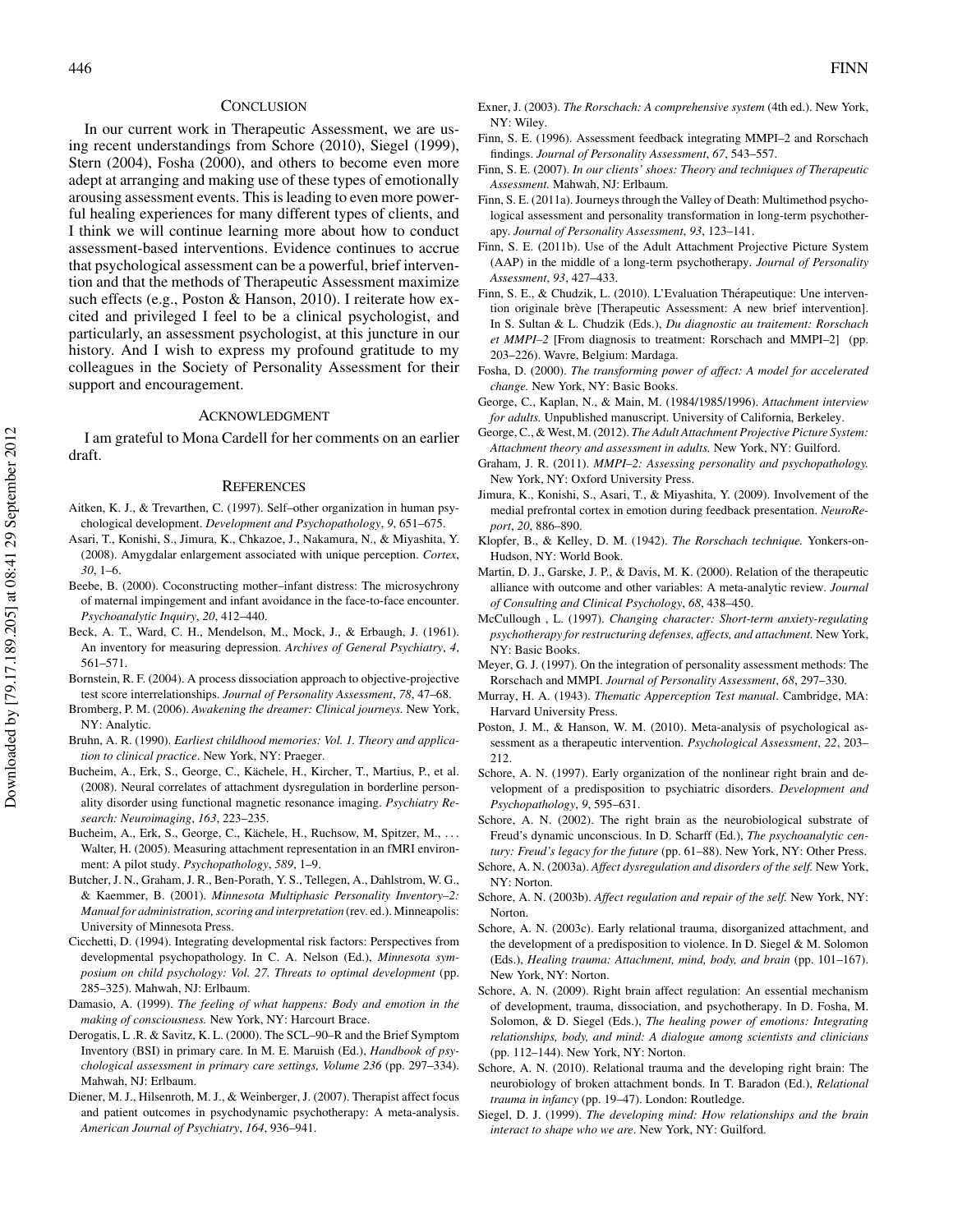- Stern, D. N. (2004). *The present moment in psychotherapy and everyday life.* New York, NY: Norton.
- Tronick, E. Z. (1998). Dyadically expanded states of consciousness and the process of therapeutic change. *Infant Mental Health Journal*, *19*, 290–299.
- Wood, J. M., Nezworski, T. M., & Lillienfeld, S. O. (2003). *What's wrong with the Rorschach?* San Francisco, CA: Jossey-Bass.

## **APPENDIX**

#### STEPHEN E. FINN: SELECTED BIBLIOGRAPHY

#### *Books*

- Finn, S. E., Fischer, C. T., & Handler, L. (Eds.). (2012). *Collaborative/Therapeutic Assessment: A casebook and guide.* New York, NY: Wiley.
- Martin, E. H., & Finn, S. E. (2010). *Masculinity and femininity in the MMPI–2 and MMPI–A.* Minneapolis: University of Minnesota Press.
- Finn, S. E. (2007). *In our clients' shoes: Theory and techniques of Therapeutic Assessment*. Mahwah, NJ: Erlbaum.
- Finn, S. E. (1996). *A manual for using the MMPI–2 as a therapeutic intervention.* Minneapolis: University of Minnesota Press.

#### *DVDs*

Finn, S. E. (2009). Principles of Therapeutic Assessment; Assessment intervention sessions in Therapeutic Assessment. *Pioneers of Collaborative/ Therapeutic Assessment* [DVD disc 1]. Falls Church, VA: Society for Personality Assessment.

#### *Journal Articles*

- Tharinger, D. T., Finn, S. E., Arora, P., Judd-Glossy, L., Ihorn, S. M., & Wan, J. T. (2012). Therapeutic Assessment with children: Intervening with parents "behind the mirror." *Journal of Personality Assessment*, *94*, 111–123.
- Finn, S. E. (2011). Use of the Adult Attachment Projective Picture System (AAP) in the middle of a long-term psychotherapy. *Journal of Personality Assessment*, *93*, 427–433.
- Finn, S. E. (2011). Journeys through the Valley of Death: Multimethod psychological assessment and personality transformation in long-term psychotherapy. *Journal of Personality Assessment*, *93*, 123–141.
- Finn, S. E. (2011). Therapeutic Assessment "on the front lines": Comment on articles from WestCoast Children's Clinic. *Journal of Personality Assessment*, *93*, 23–25.
- Smith, J. D., Finn, S. E., Swain, N. F., & Handler, L. (2011). Therapeutic Assessment of families in healthcare settings: A case presentation of the model's application. *Families, Systems, & Health*, *28*, 369–386.
- Tharinger, D. J., Finn, S. E., Gentry, L., Hamilton, A., Fowler, J., Matson, M., *...* Walkowiak, J. (2009). Therapeutic Assessment with children: A pilot study of treatment acceptability and outcome. *Journal of Personality Assessment*, *91*, 238–244.
- Hamilton, A. M., Fowler, J. L., Hersh, B., Hall, C., Finn, S. E., Tharinger, D. J., *...* Arora, P. (2009). "Why won't my parents help me?" Therapeutic Assessment of a child and her family. *Journal of Personality Assessment*, *91*, 108–120.
- Finn, S. E. (2008). The many faces of empathy in experiential, collaborative, person-centered assessment. *Journal of Personality Assessment*, *91*, 20–23.
- Tharinger, D. J., Finn, S. E., Hersh, B., Wilkinson, A., Christopher, G., & Tran, A. (2008). Assessment feedback with parents and pre-adolescent children: A collaborative approach. *Professional Psychology: Research and Practice*, *39*, 600–609.
- Tharinger, D. J., Finn, S. E., Wilkinson, A., DeHay, T., Parton, V., Bailey, E., & Tran, A. (2008). Providing psychological assessment feedback to children with individualized fables. *Professional Psychology: Research and Practice*, *39*, 610–618.
- Tharinger, D. J., Finn, S. E., Austin, C., Gentry, L., Bailey, E., Parton, V., & Fisher, M. (2008). Family sessions in psychological assessment with children: Goals, techniques, and clinical utility. *Journal of Personality Assessment*, *90*, 547–558.
- Tharinger, D. J., Finn, S. E., Wilkinson, A. D., & Schaber, P. M. (2007). Therapeutic Assessment with a child as a family intervention: Clinical protocol and a research case study. *Psychology in the Schools*, *44*, 293–309.
- Finn, S. E., & Kamphuis, J. H. (2006). The MMPI–2 RC scales and restraints to innovation, or "What have they done to my song?" *Journal of Personality Assessment*, *87*, 202– 210.
- Finn, S. E. (2005). How psychological assessment taught me compassion and firmness. *Journal of Personality Assessment*, *84*, 27–30.
- Finn, S. E. (2003). Therapeutic Assessment of a man with "ADD." *Journal of Personality Assessment*, *80*, 115–129.
- Meyer, G. J., Finn, S. E., Eyde, L. D., Kay, G. G., Dies, R. R., Eisman, E. J., *...* Reed, G. M. (2002). Amplifying issues related to psychological testing and assessment. *American Psychologist*, *57*, 140–141.
- Finn, S. E., & Tonsager, M. E. (2002). How *Therapeutic Assessment* became humanistic. *The Humanistic Psychologist*, *30*, 10–22.
- Meyer, G. J., Finn, S. E., Eyde, L. D., Kay, G. G., Moreland, K. L., Dies, R. R., *...* Reed, G. M. (2001). Psychological testing and psychological assessment: A review of evidence and issues. *American Psychologist*, *56*, 128–165.
- Eisman, E., Dies, R. R., Finn, S. E., Eyde, L. D., Kay, G. G., Kubiszyn, T. W., *...* Moreland, K. L. (2000). Problems and limitations in using psychological assessment in the contemporary healthcare delivery system. *Professional Psychology: Research and Practice*, *31*, 131–140.
- Kubiszyn, T. W., Meyer, G. J., Finn, S. E., Eyde, L. D., Kay, G. G., Moreland, K. L., *...* Eisman, E. J. (2000). Empirical support for psychological assessment in clinical health care settings. *Professional Psychology: Research and Practice*, *31*, 119–130.
- Kamphuis, J. H., Kugeares, S. L., & Finn, S. E. (2000). Rorschach correlates of sexual abuse: Trauma content and aggression indices. *Journal of Personality Assessment*, *75*, 212–224.
- Finn, S. E., & Tonsager, M. E. (1997). Information-gathering and therapeutic models of assessment: Complementary paradigms. *Psychological Assessment*, *9*, 374–385.
- Finn, S. E. (1996). Assessment feedback integrating MMPI–2 and Rorschach findings. *Journal of Personality Assessment*, *67*, 543–557.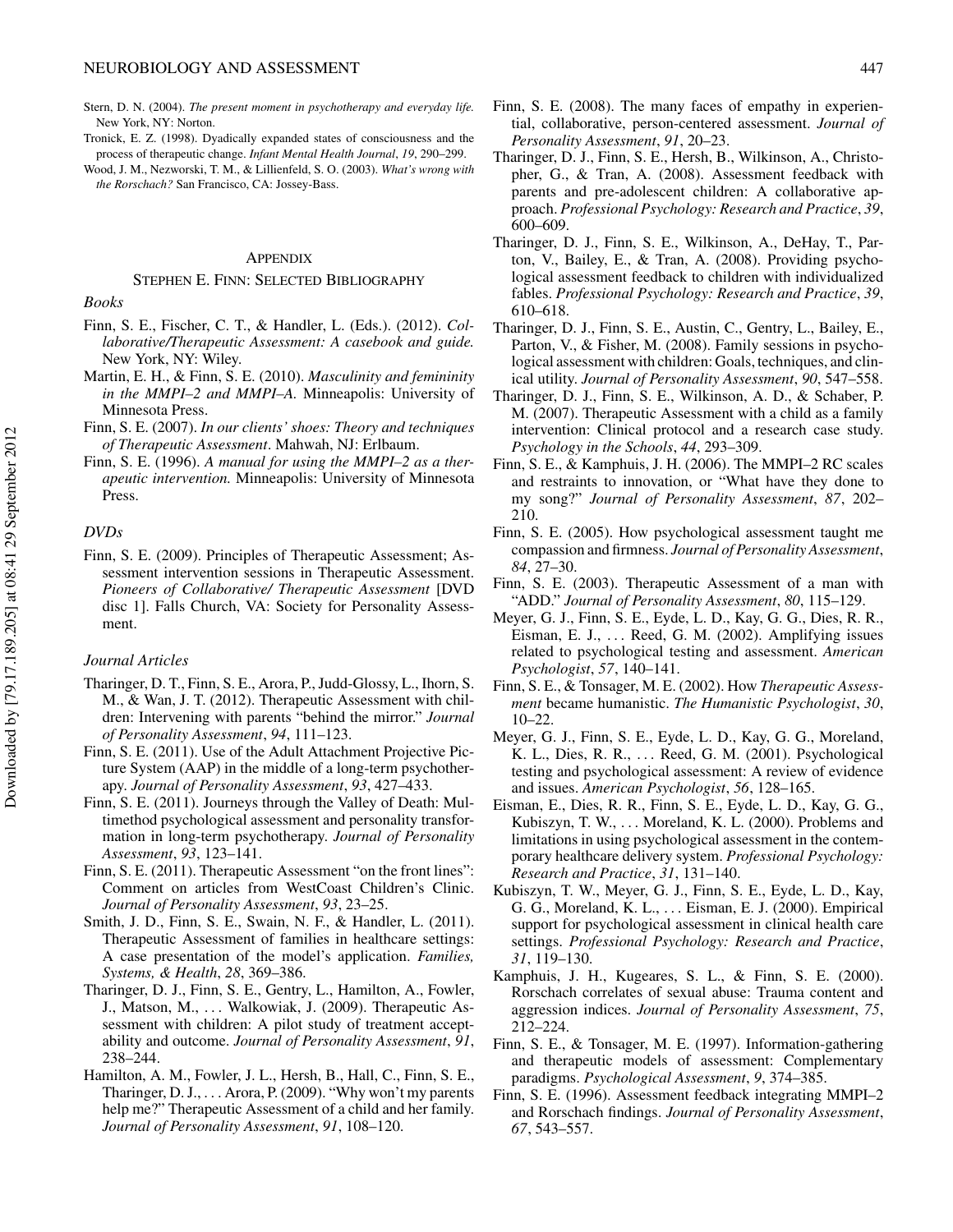- Finn, S. E., & Tonsager, S. E. (1992). The therapeutic effects of providing MMPI–2 test feedback to college students awaiting psychotherapy. *Psychological Assessment*, *4*, 278–287.
- Finn, S. E., Bailey, J. M., Schultz, R. T., & Faber, R. F. (1990). Subjective utility ratings of neuroleptics in treating schizophrenia. *Psychological Medicine*, *20*, 843–848.
- Leon, G. R., Finn, S. E., Murray, D., & Bailey, J. M. (1988). The inability to predict cardiovascular disease from Hostility scores or MMPI items related to Type A behavior. *Journal of Consulting and Clinical Psychology*, *56*, 597–600.
- Buss, A. H., & Finn, S. E. (1987). Classification of personality traits. *Journal of Personality and Social Psychology*, *52*, 432–444.
- Hartman, M., Finn, S. E., & Leon, G. R (1987). Sexual abuse experiences in clinical populations: Comparisons of familial and non-familial abuse. *Psychotherapy*, *24*, 154–159.
- Finn, S. E. (1986). Structural stability of the MMPI in adult men. *Journal of Consulting and Clinical Psychology*, *54*, 703–707.
- Finn, S. E. (1986). Stability of personality ratings over 30 years: Evidence for an age/cohort interaction. *Journal of Personality and Social Psychology*, *50*, 813–818.
- Finn, S. E., Hartman, M., Leon, G. R., & Lawson, L. (1986). Eating disorders and sexual abuse: Lack of confirmation for a clinical hypothesis. *International Journal of Eating Disorders*, *5*, 1051–1060.
- Leon, G. R., Carroll, K., Chernyk, B., & Finn, S. (1985). Binge eating and associated habit patterns within college student and identified bulimic populations. *International Journal of Eating Disorders*, *4*, 43–57.
- Gillum, R. F., Prineas, R. J., Gomez-Marin, O., Chang, P., & Finn, S. (1984). Recent life events in school children: Race, socioeconomic status, and cardiovascular risk factors. *Journal of Chronic Diseases*, *37*, 839–851.
- Finn, S. E. (1983). Utility-balanced and -imbalanced rules: Reply to Widiger (1983). *Journal of Abnormal Psychology*, *92,* 499–501.
- Kravetz, J. D., Marecek, J., & Finn, S. E. (1983). Factors influencing women's participation in consciousness-raising groups. *Psychology of Women Quarterly, 7,* 257–271.
- Finn, S. E. (1982). Base rates, utilities, and DSM–III: On the shortcomings of fixed-rule systems of psychodiagnosis. *Journal of Abnormal Psychology, 91,* 294–302.
- Marecek, J., Kravetz, D., & Finn, S. E. (1979). Comparison of women who enter feminist therapy and women who enter traditional therapy. *Journal of Consulting and Clinical Psychology, 47,* 734–742.

## *Chapters*

- Finn, S. E., & Martin, H. (in press). Therapeutic Assessment: Using psychological testing as brief therapy. In K. F. Geisinger (Ed.), *Handbook of testing and assessment in psychology.* Washington, DC: American Psychological Association.
- Tharinger, D. J., Finn, S. E., Gentry, L. & Matson, M. (in press). Therapeutic Assessment with adolescents and their parents: A comprehensive model. In D. Saklofske & V. Schwean (Eds.), *Oxford Press handbook of psychological assessment of children and adolescents.* New York, NY*:* Oxford University Press.
- Finn, S. E. (2012). Therapeutic Assessment with a couple in crisis: Undoing problematic projective identification via the

Consensus Rorschach. In S. E. Finn, C. T. Fischer, & L. Handler (Eds.), *Collaborative/Therapeutic Assessment: A case book and guide* (pp. 379–400). New York, NY: Wiley.

- Finn, S. E., Fischer, C. T., & Handler, L. (2012). Collaborative/Therapeutic Assessment: Basic concepts, history, and research. In S. E. Finn, C. T. Fischer, & L. Handler (Eds.), *Collaborative/Therapeutic Assessment: A case book and guide* (pp. 1–24). New York, NY: Wiley.
- Finn, S. E., & Chudzik, L. (2010). L'Evaluation Thérapeutique: Une intervention originale brève [Therapeutic Assessment: A new brief intervention]. In S. Sultan & L. Chudzik (Eds.), *Du diagnostic au traitement: Rorschach et MMPI–2* [From diagnosis to treatment: Rorschach and MMPI–2] (pp. 203–226). Wavre, Belgium: Mardaga.
- Aschieri, F., Finn, S. E., & Bevillacqua, P. (2010). Therapeutic Assessment and epistemological triangulation. In V. Cigoli & M. Gennari (Eds.), *Close relationships and community psychology: An international perspective* (pp. 249–264). Milan, Italy: Franco Angeli.
- Finn, S. E. (2009). Incorporating base rates in daily clinical decision making. In J. N. Butcher (Ed.), *Oxford handbook of personality assessment* (pp. 140–149). New York, NY: Oxford University Press.
- Fischer, C. T., & Finn, S. E. (2008). Developing the life meaning of psychological test data: Collaborative and therapeutic approaches. In R. P. Archer & S. R. Smith (Eds.), *Personality assessment* (pp. 379–404). New York, NY: Routledge.
- Finn, S. E., & Kamphuis, J. H. (2006). Therapeutic Assessment with the MMPI–2. In J. N. Butcher (Ed.), *MMPI–2: A practitioners guide* (pp. 165–191). Washington, DC: APA Books.
- Kamphuis, J. H., & Finn, S. E. (2005). Therapeutische Psychodiagnostiek: Het samenwerkingmodel van Finn [Therapeutic Assessment: Finn's collaborative model]. In C. de Ruiter & M. Hildebrand (Eds.), *Handboek Psychodiagnostiek* [Handbook of psychological assessment] (pp. 197–220). Amsterdam, The Netherlands: Bohn Stafleu van Loghum.
- Kamphuis, J. H., & Finn, S. E. (2002). Incorporating base rate information in daily clinical decision making. In J. N. Butcher (Ed.), *Clinical personality assessment: Practical approaches* (2nd ed., pp. 257–268). New York, NY: Oxford University Press.
- Finn, S. E. (1998). Teaching Therapeutic Assessment in a required graduate course. In L. Handler & M. Hilsenroth (Eds.), *Teaching and learning personality assessment* (pp. 359–373). Mahwah, NJ: Erlbaum.
- Finn, S. E., & Martin, H. (1997). Therapeutic Assessment with the MMPI–2 in managed health care. In J. N. Butcher (Ed.), *Objective psychological assessment in managed health care: A practitioner's guide* (pp. 131–152). New York, NY: Oxford University Press.
- Finn, S. E., & Kamphuis, J. H. (1995). What a clinician needs to know about base rates. In J. N. Butcher (Ed.), *Clinical personality assessment: Practical approaches*(pp. 224–235). New York, NY: Oxford University Press.
- Finn, S. E., & Butcher, J. N. (1991). Clinical objective personality assessment. In M. Hersen, A. E. Kazdin, & A. S. Bellack (Eds.), *The clinical psychology handbook* (2nd ed., pp. 362–373). New York, NY: Pergamon.
- Leon, G. R., & Finn, S. E. (1984). Sex-role stereotypes and the development of eating disorders. In C. Spatz Widom (Ed.),